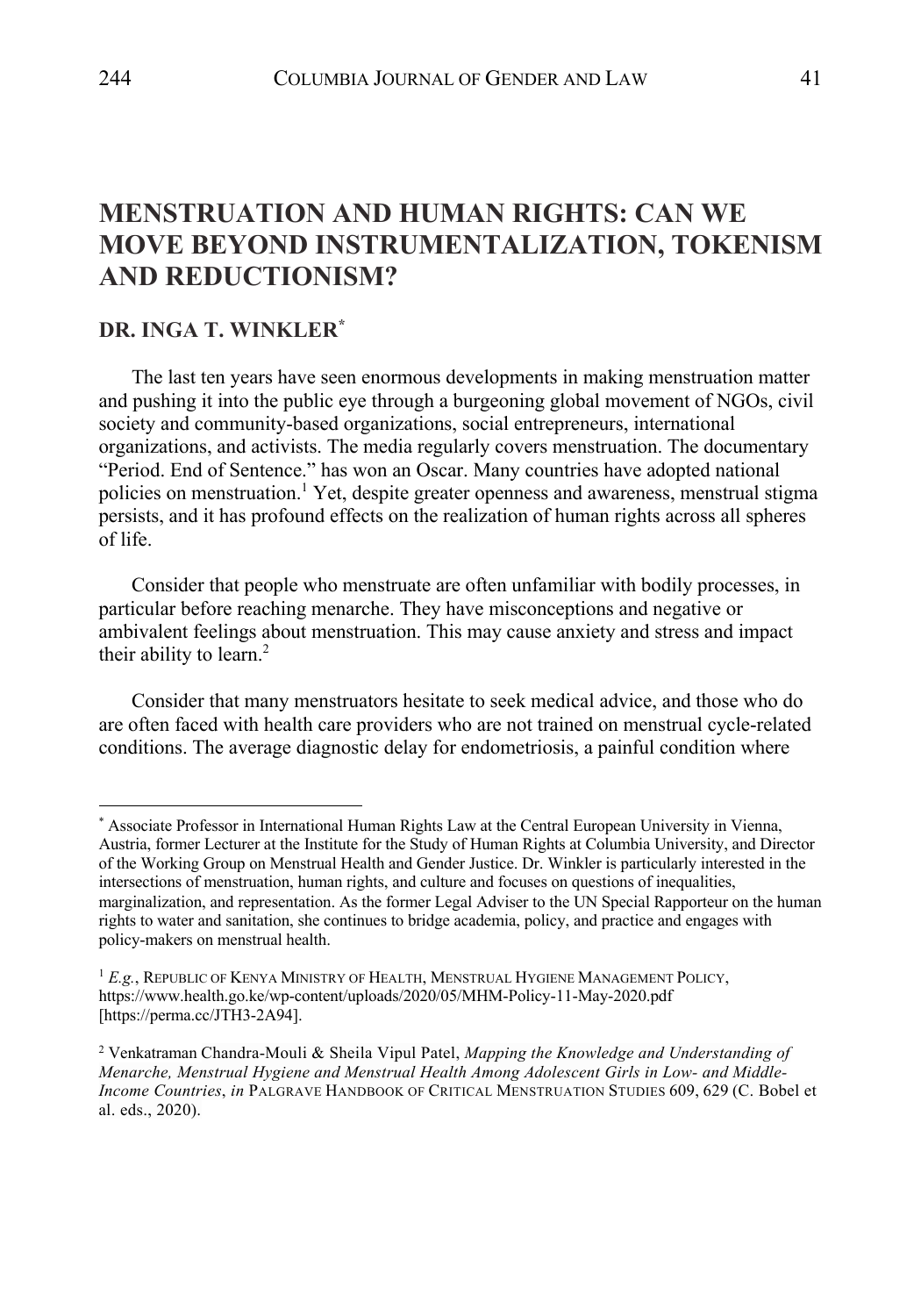uterine tissue grows outside of the uterus, is  $7.5$  years or more.<sup>3</sup> Testimonials of gaslighting, dismissal of menstrual pain, and odysseys through the medical system abound.

Consider that menstruators are often labelled and perceived as hysterical, not trustworthy, and unfit for decision-making.<sup>4</sup> They also experience menstrual pain and cramps that are dismissed as they are told to 'power through.' These stereotypes and lack of accommodations contribute to barriers women experience at the workplace and in public life, resulting in lower earnings, less responsibility, and fewer promotions.

But there is an opportunity to change all of this. With the current momentum around menstruation, it is increasingly framed as a human rights issue. We see such language in UN documents and many organizations adopt the framing of human rights.<sup>5</sup> Scholars have argued that "framing the issue as being about the right to safe, healthy and dignified menstruation moves it from being a negative problem to be solved" to "an affirmative principle through which the facts of women and girls' lives are acknowledged and validated."<sup>6</sup>

This paper seeks to briefly unpack what it means to approach menstruation through the lens of human rights. First, I will discuss the predominant way in which human rights framing is presently used and how it is at risk of instrumentalization, tokenism, and reductionism. However, I will also provide a more optimistic view and discuss what the human rights framework has to offer, building on grassroots perspectives as well as normative arguments.

<sup>3</sup> Heather C. Guidone, *The Womb Wanders Not: Enhancing Endometriosis Education in a Culture of Menstrual Misinformation*, *in* THE PALGRAVE HANDBOOK OF CRITICAL MENSTRUATION STUDIES, *supra*  note 2, at 269, 276.

<sup>4</sup> Tomi-Ann Robert et al., *'Feminine Protection': The Effects of Menstruation on Attitudes Towards Women*, 26 PSYCHOL. WOMEN Q. 131, 131 (2002).

<sup>5</sup> Global Menstrual Health and Hygiene Collective, *Statement on the Occasion of the 64th Session of Commission on the Status of Women*, WATERAID (Mar. 14, 2019), https://washmatters.wateraid.org/sites/g/files/jkxoof256/files/global-menstrual-health-and-hygiene-

collectives-statement-for-the-commission-on-the-status-of-women.pdf [https://perma.cc/WL79-PBER].

<sup>6</sup> Jennifer Thomson et al., *What's Missing in MHM? Moving beyond Hygiene in Menstrual Hygiene Management*, 27 SEXUAL & REPROD. HEALTH MATTERS 12, 14 (2019).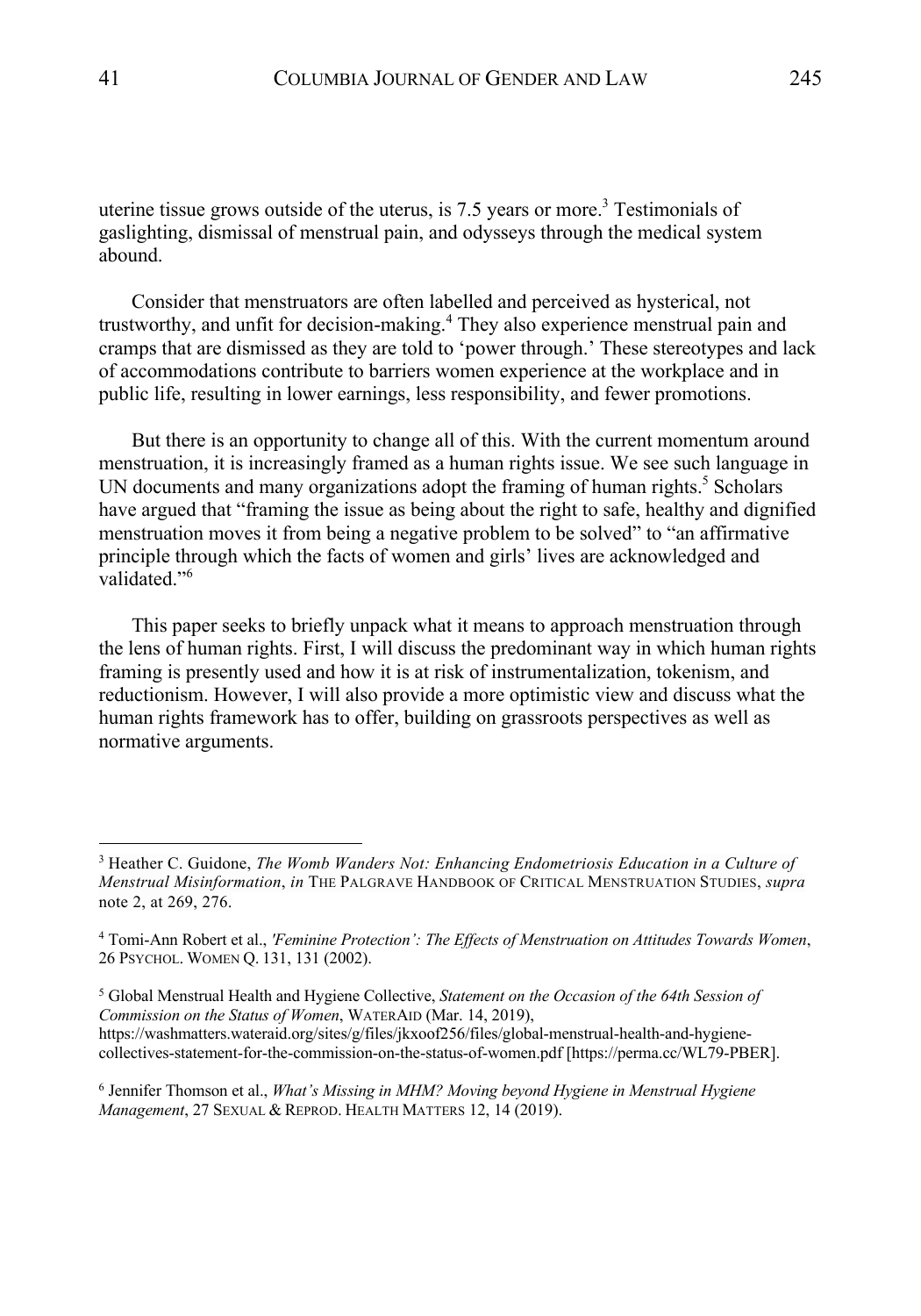#### **Current Framing: Risks of Instrumentalization, Tokenism, and Reductionism**

Many current efforts to address menstruation through the framing of human rights are at risk of instrumentalization, tokenism, and reductionism. Global organizations in particular tend to instrumentalize human rights to advance narrow, technical fixes in the form of menstrual products and hygiene interventions. At the national level, menstrual product provision is the most common policy. "We like things tangible" is how one Indian interviewee put it.<sup>7</sup> The water, sanitation, and hygiene (WASH) sector has proven to be an excellent entry point for addressing menstruation. Water and sanitation professionals who deal with feces and sludge management do not seem to be intimidated by a few ounces of blood, mucus, and uterine tissue. Yet, with the focus on water and sanitation comes a priority for facilities and products. These are perceived as quick material fixes to address menstrual needs. I do not want to dismiss the need for something to catch the flow, but the barriers many people face are far more complex and cannot be overcome by a piece of cotton or even medical-grade silicone in menstrual cups alone. What remains under-addressed are the impacts of menstrual stigma on education, work, health, and other human rights.

The use of human rights framing also tends to be tokenistic. Documents and organizations use the frame of dignity, but focus narrowly on ensuring privacy and cleanliness, eschewing a more fundamental understanding of dignity as agency and autonomy. The kits with essentials distributed in humanitarian emergencies are called 'dignity kits.' They include underwear, soap, and menstrual pads—presented as ensuring dignity. This theme also carries through the broader discourse at the UN, which is about "dignity through management," advancing the idea of body management rather than body autonomy.<sup>8</sup> Beyond enabling people who menstruate to *manage*, this also creates expectations and responsibilities. People who menstruate are expected to manage, to keep clean, to exercise proper hygiene. As menstruators, we receive the message to keep our messy, leaky bodies under control. Again, these efforts do nothing to address menstrual

<sup>7</sup> Nay Alhelou et al., *"We Like Things Tangible:" A Critical Analysis of Menstrual Hygiene and Health Policy-Making in India, Kenya, Senegal and the United States* pg. 14 (June 20, 2021) (unpublished manuscript) (on file with the Columbia Journal of Gender and Law).

<sup>8</sup> Karen Zivi, *Hiding in Public or Going with the Flow: Human Rights, Human Dignity, and the Movement for Menstrual Equity*, 42 HUM. RTS. Q. 119 (2020); Chris Bobel & Breanne Fahs, *From Bloodless Respectability to Radical Menstrual Embodiment: Shifting Menstrual Politics from Private to Public*, 45 SIGNS: J. WOMEN CULTURE & SOC'Y 955 (2020); CHRIS BOBEL, THE MANAGED BODY: DEVELOPING GIRLS AND MENSTRUAL HEALTH IN THE GLOBAL SOUTH (2019).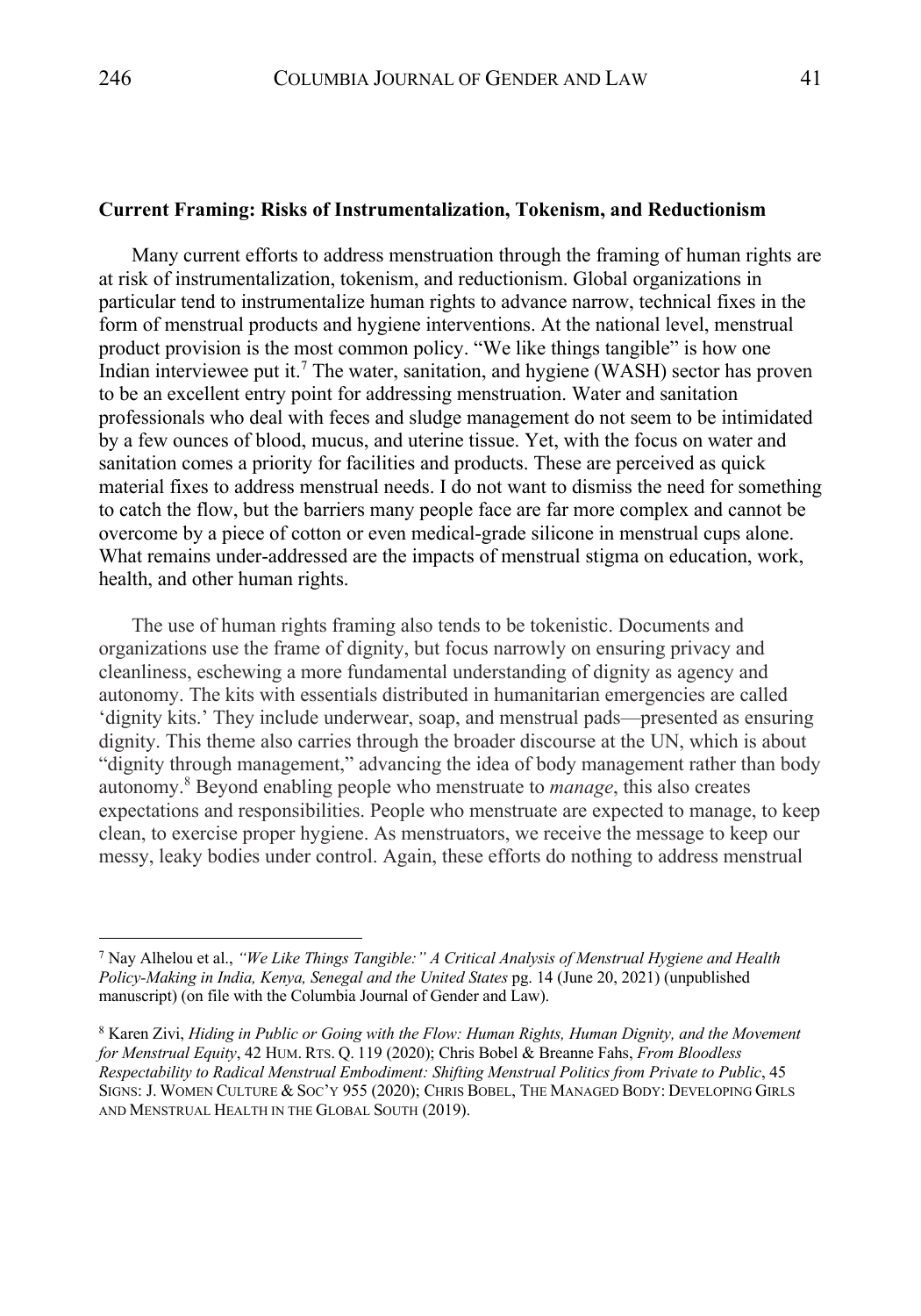stigma. Instead, they risk reinforcing it because they do not challenge the notion that menstruation has to be kept hidden.<sup>9</sup>

Finally, the discourse around menstruation and human rights is reductionist. The predominant focus is on the rights to water and sanitation, and when other rights are discussed, it is in a reductionist way. Some texts address the socio-cultural dimension of menstruation, but consistently present culture as restriction and barrier to the realization of human rights rather than also discussing cultural rights in a positive way. Chris Bobel and I conducted an analysis of more than eighty articles in the popular media that deal with cultural and religious menstrual practices and beliefs. We found that menstrual practices were characterized in exaggerated ways, drawing attention to their 'absurdity.' Above all, practices and beliefs are labeled as bizarre and backward.<sup>10</sup> Such charged language presents menstruating girls and women as victims of their culture, left powerless and oppressed. *Not once* do the articles in our sample take a positive view of culture and religion and discuss the agency of women and girls in engaging with it. The suggested answer to the question 'what is to be done?' comes down to the abolition of culture. Only then, goes the logic, can girls and women disadvantaged by menstrual beliefs and restrictions achieve gender equality. And since the Global North is presented as having 'overcome' its cultural ties, a linear progression of development away from the backwardness of culture implies that other menstruators should do the same.

Overall, what is lacking in such tokenistic and reductionist use of human rights is the idea of agency and autonomy, and the acknowledgement that agency can take many forms.

### **Human Rights at a Crossroads**

To anyone who has been engaging with critiques of human rights, none of this will sound surprising. The instrumentalization of human rights and tokenistic and reductionist approaches are all too common. The frames employed in the context of menstruation mirror tactics criticized in other contexts such as Female Genital Cutting and the wearing of the hijab: the representation of culture as oppressive and the "embrace of neoliberal markets" as the perceived remedy.<sup>11</sup> Scholars from a range of perspectives are

<sup>9</sup> BOBEL, *supra* note 8, at 217.

<sup>10</sup> Inga Winkler & Chris Bobel, *"Bizarre" and "Backward": Saviorism and Modernity in Representations of Menstrual Beliefs and Practices in the Popular Media*, 33 FEMINIST FORMATIONS (ISSUE 2) 313 (2021).

<sup>11</sup> *See generally* RATNA KAPUR, GENDER*,* ALTERITY AND HUMAN RIGHTS: FREEDOM IN A FISHBOWL 7 (2018); Lila Abu-Lughod, *Against Universals: The Dialects of (Women's) Human Rights and Human Capabilities*, in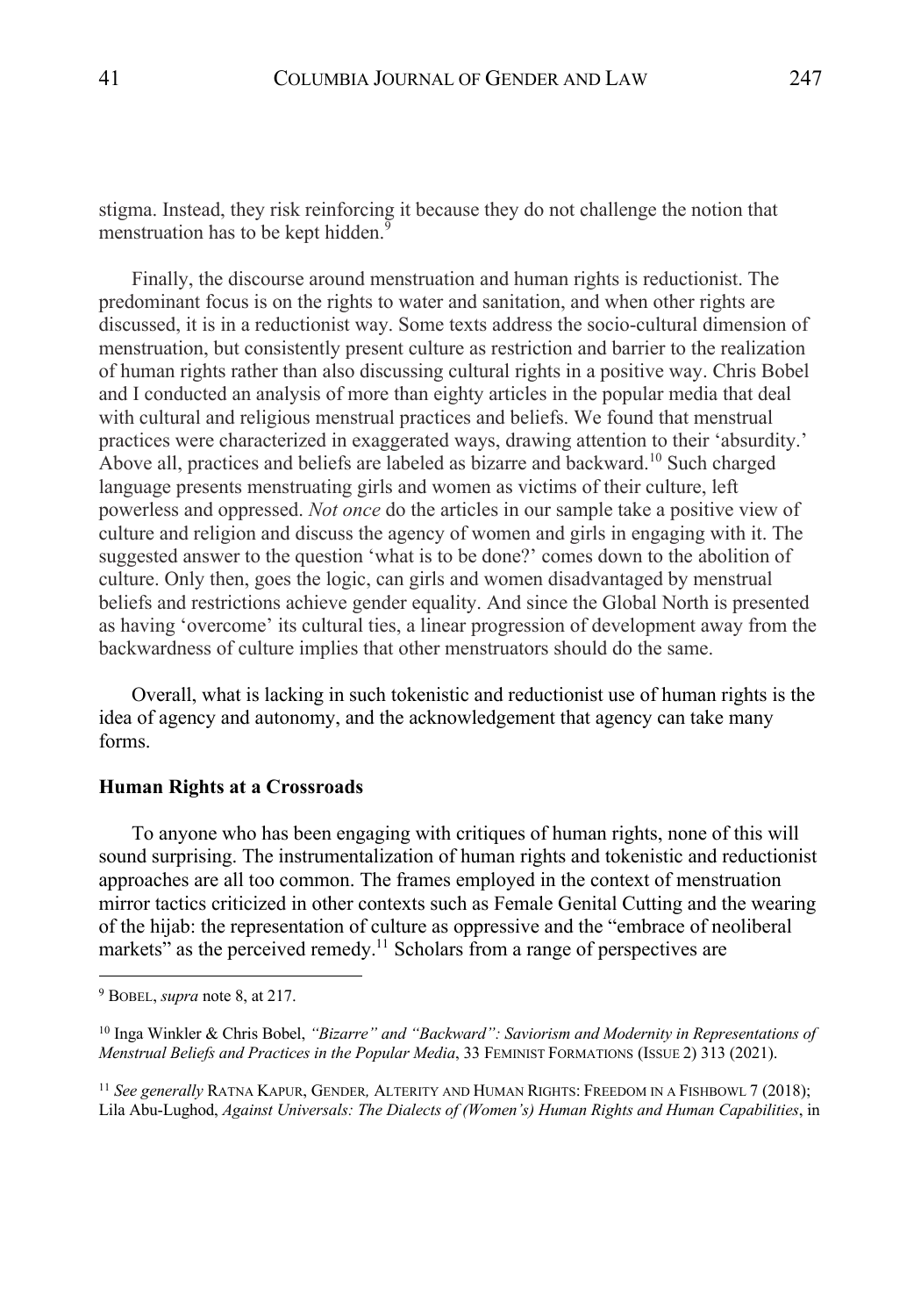increasingly critical of the human rights 'enterprise,' and some authors call into question the legitimacy of human rights and their operationalization through a focus on liberal freedom.

References to 'twilight' and 'endtimes' suggest that human rights have reached their apex.12 However, rather than the *end of the road*, I argue that human rights have reached a crossroads. We may be witnessing the emergence of a stronger, less institutionalized human rights movement. When examining the critiques in more detail, we see that they largely concentrate their criticism on institutionalized (capitalized) 'Human Rights'<sup>13</sup> and large, global organizations and fail to engage with the ecosystem of grassroots movements, largely in the Global South.<sup>14</sup> They also center civil and political rights and liberal understandings of freedom<sup>15</sup> rather than socio-economic rights and distributive justice.

Despite the failures of the human rights movement, human rights remain something that we "cannot *not* want."16 Therefore, many authors suggest that human rights can be re-envisioned to address gender injustices.<sup>17</sup> Such re-envisioning should take place from below, and by connecting the local and the global.

#### **Re-envisioning Human Rights in the Menstrual Movement**

Since the menstrual movement is rather recent, it provides an opportunity. We need to rethink and re-envisage how we *do* human rights. While I have focused on many

<sup>13</sup> *Cf.* HOPGOOD, *supra* note 12.

<sup>14</sup> *Cf.* MOYN, *supra* note 12.

<sup>15</sup> *Cf.* KAPUR,*supra* note 11.

<sup>16</sup> *Id.*

<sup>17</sup> See generally BONAVENTURA DE SOUSA SANTOS, TOWARD A NEW LEGAL COMMON SENSE: LAW, GLOBALIZATION, AND EMANCIPATION (2002); SERENE KHADER, DECOLONIZING UNIVERSALISM: A TRANSLATIONAL FEMINIST ETHIC (2018); RAJAGOPAL BALAKRISHNAN, INTERNATIONAL LAW FROM BELOW: DEVELOPMENT, SOCIAL MOVEMENTS, AND THIRD WORLD RESISTANCE (2003); César Rodríguez-Garavito, *The Future of Human Rights: From Gatekeeping to Symbiosis*, 11 SUR INT'L J. HUM. RTS. 499 (2014).

RETHINKING THE HUMAN 69 (Michelle Molina et al. eds., 2010); Chandra Talpade Mohanty, *Under Western Eyes: Feminist Scholarship and Colonial Discourses*, 12 *BOUNDARY 2* 333 (1984).

<sup>12</sup> *See generally* STEPHEN HOPGOOD, THE ENDTIMES OF HUMAN RIGHTS (2013); ERIC POSNER, THE TWILIGHT OF HUMAN RIGHTS (2018); SAMUEL MOYN, NOT ENOUGH: HUMAN RIGHTS IN AN UNEQUAL WORLD (2018).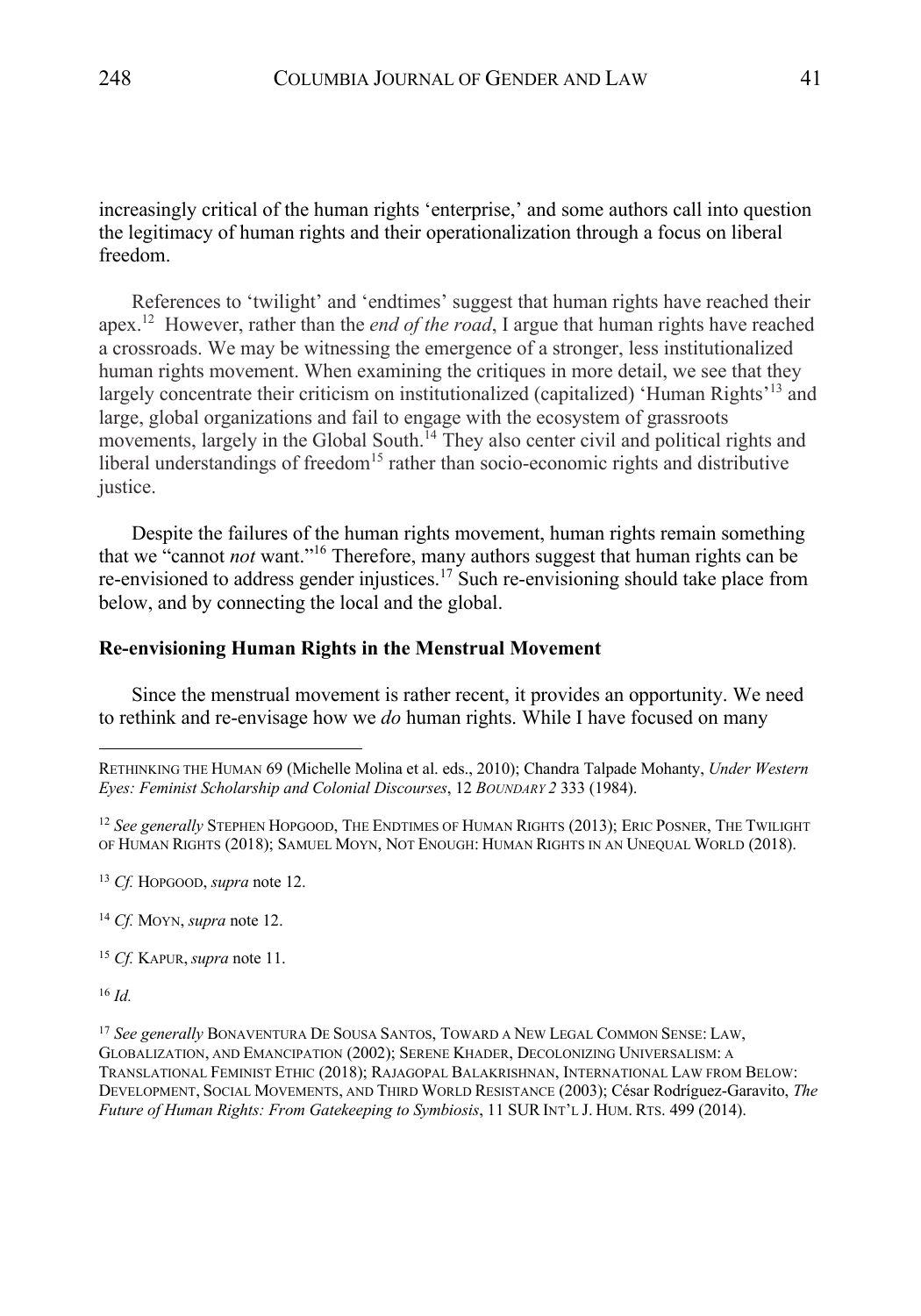global developments, discourses, and representations thus far, the menstrual movement is not monolithic. Coalitions such as the *Global South Coalition for Dignified Menstruation* have adopted a more comprehensive and nuanced understanding of human rights. The *Coalition* uses the notion of dignity in a broader sense, one that reaches beyond dignity through management. The Coalition calls for "[r]edefin[ing] the narrative on menstruation, from charity to human rights, hygiene to dignity . . . , transform[ing] patriarchal unequal power dynamics and realities, . . . turn[ing] media stereotypes on their head [by] counter[ing] the oft reported images of helpless, weak, abused menstruators . . . [and] recogniz[ing] and fight[ing] menstrual discrimination and indignity as symptomatic of a widely tolerated, silent pandemic of gender-based violence and inequality . . . ."18

This perspective recognizes that menstrual stigma is at the root of any menstrual injustices.<sup>19</sup> At a fundamental level, menstrual stigma reflects unequal power.<sup>20</sup> Power can be about the ability to define standards of what is 'normal' and 'acceptable.' Stigma is often a rationale for discrimination. It provides a 'justification,' so that discrimination is seen as natural, necessary, and desirable. It is an element of the structural and social dynamics which (re)produce unequal power relations that impact the realization of many human rights.

The recognition that we must broaden the human rights framing has found reflection in some global human rights statements. For instance, a group of UN independent experts recognized on the occasion of International Women's Day 2019 that "the stigma and shame generated by stereotypes around menstruation have severe impacts on all aspects of . . . human rights, including [the] human rights to equality, health, housing, water, sanitation, education, work, freedom of religion or belief, safe and healthy working conditions, and to take part in cultural life and public life without discrimination."<sup>21</sup> We need to consider all relevant human rights and address menstrual stigma and its impacts

<sup>18</sup> *Declaration and Call for Action for Redefining the Menstrual Movement with Dignity at the Centre*, GLOBAL SOUTH COALITION FOR DIGNIFIED MENSTRUATION (Oct. 12, 2020), https://dignifiedmenstruation.org/wp-content/uploads/2020/12/Declaration-\_10.12.2020.pdf

<sup>[</sup>https://perma.cc/HMH9-W44T].

<sup>19</sup> Ingrid Johnston-Robledo & Joan Chrisler, *The Menstrual Mark: Menstruation as Social Stigma*, 68 SEX ROLES 9 (2013).

<sup>20</sup> Bruce G. Link & Jo Phelan, *Stigma Power*, 103 SOC. SCI. & MED. 24 (2014).

<sup>21</sup> *International Women's Day—8 March 2019 Women's Menstrual Health Should No Longer Be a Taboo*, UNITED NATIONS HUM. RIGHTS OFF. OF THE HIGH COMM'R (Mar. 5, 2019), https://www.ohchr.org/EN/NewsEvents/Pages/DisplayNews.aspx?NewsID=24258&LangID=E [https://perma.cc/4JZE-7LBU].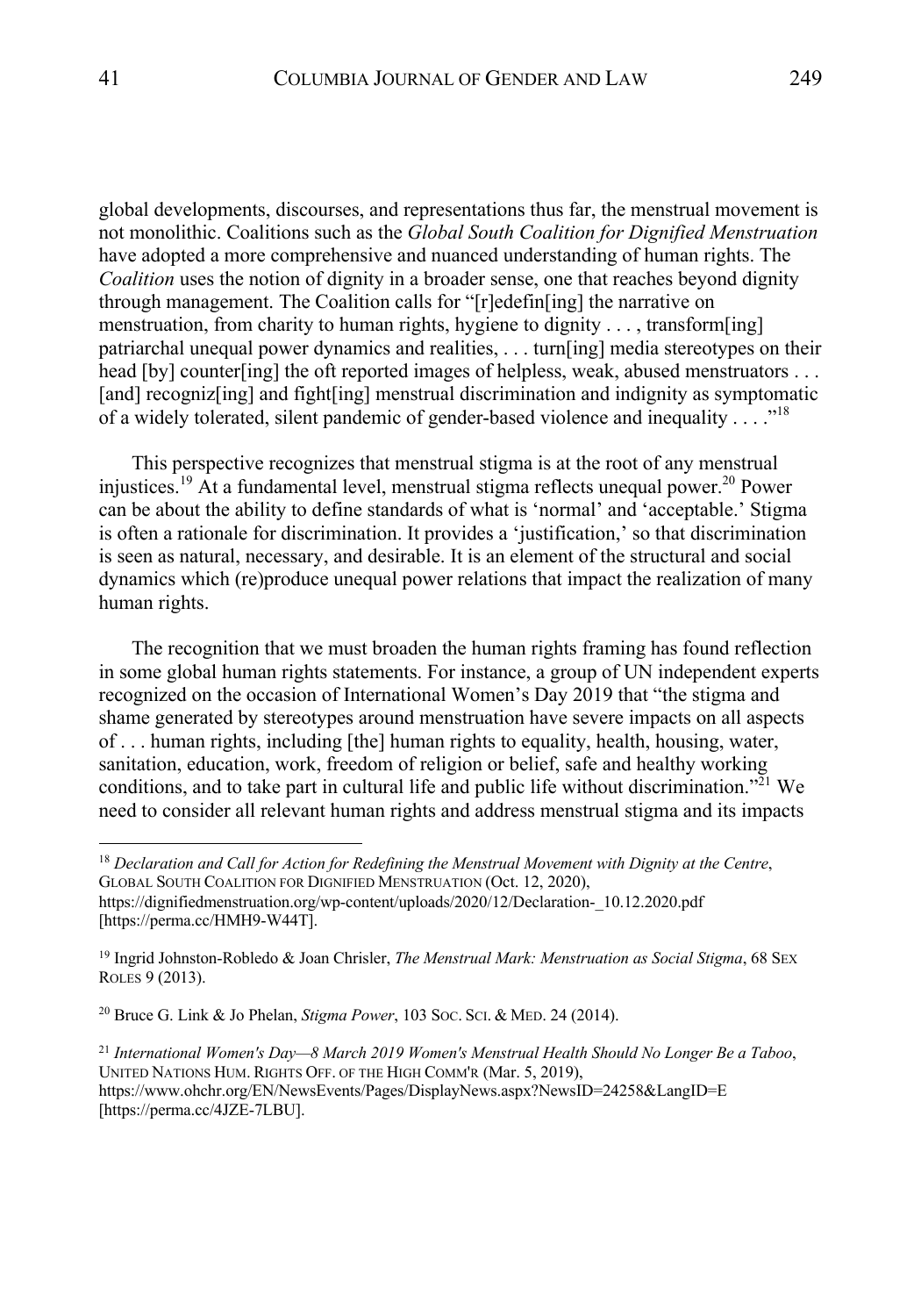as rooted in power relations. The human rights principles of (1) non-discrimination and substantive equality, (2) participation, voice and agency, and (3) accountability provide a framework for comprehensive (rather than instrumentalized and tokenistic) and transformative (rather than reductionist) change.

Applying a human rights lens means that we need to look at menstrual stigma and gender injustice and their intersections with other forms of discrimination and marginalization. This is based in provisions on non-discrimination and prohibited grounds of discrimination that have been expanded over the last decades recognizing implicit prohibited grounds.<sup>22</sup> This prompts us to ask some difficult questions about the current focus of efforts addressing menstruation: by focusing programming on girls in schools (as is currently largely the case), do we further entrench the marginalization of girls who are out of school? By framing menstrual health as an 'adolescent girls'' issue, do we ignore other health issues across the life course, in particular peri-menopause and menopause? Do we acknowledge women who do not menstruate? Conversely, do we address the needs and experiences of menstruators who identify as trans, non-binary, and gender non-conforming? Do we address the unique needs of menstruators with disabilities, who are sometimes forcibly sterilized as a means to 'manage' menstruation? Do we understand how menstrual stigma intersects with race, ethnicity, class, caste, culture, religion, and other factors? And do we recognize the lived experiences of menstruators living in poverty, in detention, on the move, in camps, in shelters, and/or on the streets? At present, we too often ignore these questions. In the menstrual movement, we need a concerted effort in policy, practice, and research to decenter our menstrual health efforts to include *all* people who menstruate and address the double stigma that many face.

The second key human rights principle is participation, which requires that menstruators are the ones who decide on any aspect related to menstruation. It is about enabling menstruating individuals to deal with menstruation the way they want to. This means not only deciding on which materials to use, but also making decisions about what to do or not do during menstruation, including which social and cultural activities to engage in or not.<sup>23</sup> It means taking informed decisions about one's body, which demonstrates the importance of menstrual education.<sup>24</sup> Such education is about

<sup>24</sup> BOBEL, *supra* note 8, at 294.

<sup>22</sup> U.N. Econ. & Soc. Council, Comm. on Econ., Soc. and Cultural Rts., General Comment No. 20, U.N. Doc. E/C.12/GC/20 (July 2, 2009).

<sup>23</sup> Trisha Maharaj & Inga T. Winkler, *'You Don't just Do It because Someone Else Said so': Menstrual Practices and Women's Agency in the Hindu Diaspora of Trinidad*, 2021 CULTURE, HEALTH & SEXUALITY 1.